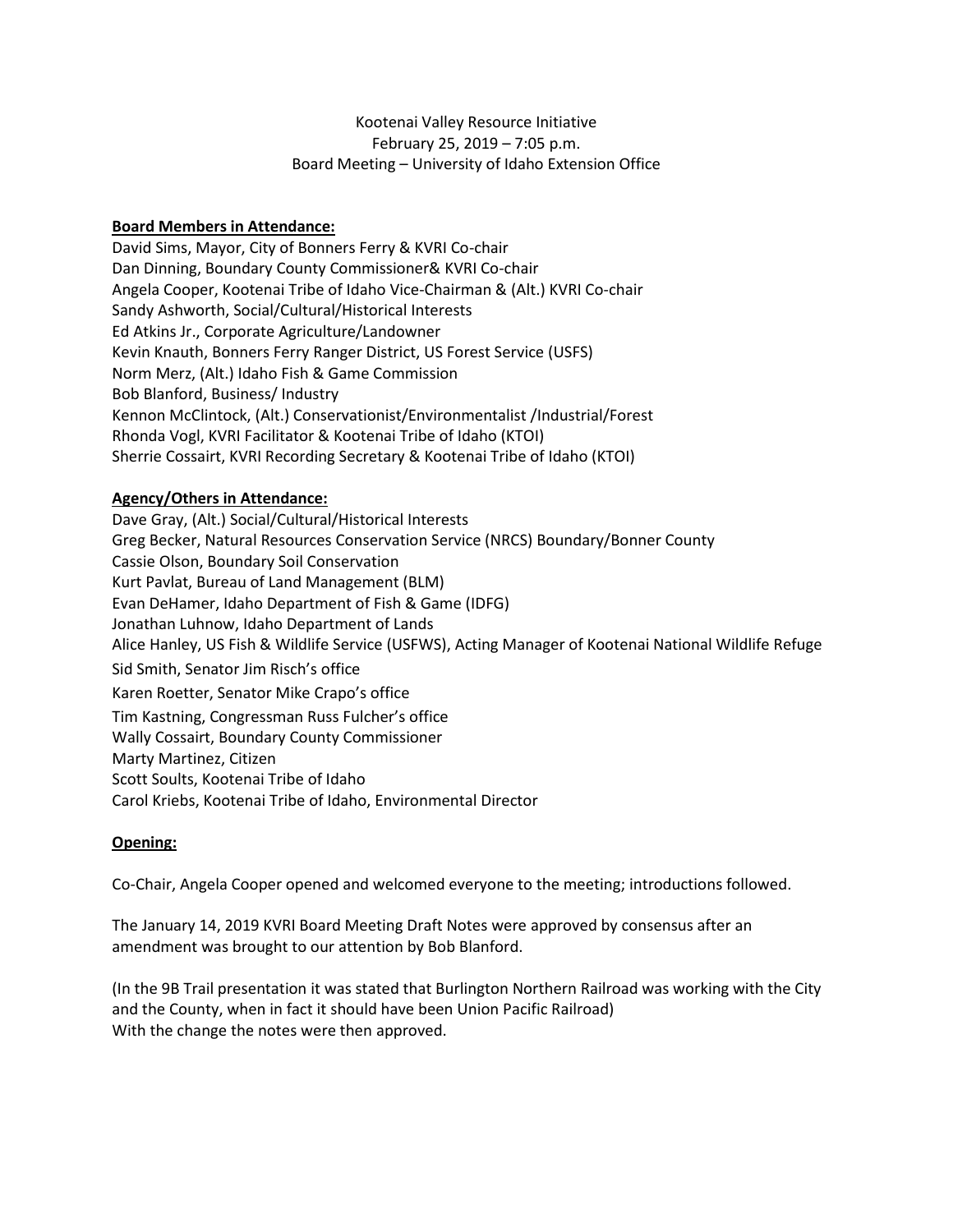# **Fleming Creek Clean Water Act: Section 319 Grant Project- Cassie Olson, Boundary Soil Conservation**

Cassie Olson from Boundary Soil Conservation presented an update on the Fleming Creek Project.

## Fleming Creek Project

- Located in District 5, Fleming Creek Road, 6 miles north of Bonners Ferry
- To restore fish passage, replace some culverts
- Broke ground on November 26 and it was completed in a week and a half
- After all the costs were tallied, able to reimburse the county for all equipment costs

Cassie reported that they will pursue Phase 2 of this project and move up the road with another 319 Grant. The deadline to DEQ is July.

# *Cassie's full slide presentation is available on the KVRI website at [www.kootenai.org](http://www.kootenai.org/)*

## **How America Uses it's Lands presentation, Kennon McClintock, The Nature Conservancy**

Kennon shared an article he received entitled "How America Uses It's Lands" published by Bloomberg News. (Dated 2018)

The article used surveys, satellite images and categorizations from various government agencies, the U.S. Department of Agriculture divided the U.S. into six major types of land.

The 48 contiguous states have a total area of 1.9 billion acres divided as follows on the survey:

- Pasture/range 654M acres
- Forest 538.6M acres
- Cropland 391.5M acres
- Special Use 168.6M acres (National parks, wildlife areas, highways, railroads, & military bases)
- Miscellaneous 68.9M acres (cemeteries, golf courses, marshes, deserts & other areas of "low economic value")
- Urban 69.4M acres

A few highlights of the article:

- Urban areas are growing at an average rate of about 1 million additional acres a year
- US urban areas have more than quadrupled since 1945
- Agriculture land takes up about a fifth of the country
- Americans imported 15 percent of their food and beverage products in 2016
- More than 30 percent of fresh fruits and vegetables come from predominantly Mexico and Canada
- More than one-third of the U.S. land is used for pasture; 25% of that land is administrated by the federal government, open to grazing for a fee
- Major occupant on all this land is cows; 41% of U. S. land revolves around livestock
- Forestland constitutes a quarter of contiguous U. S.
- According to the USFS, timber harvest typically occurs on about 11 million acres each year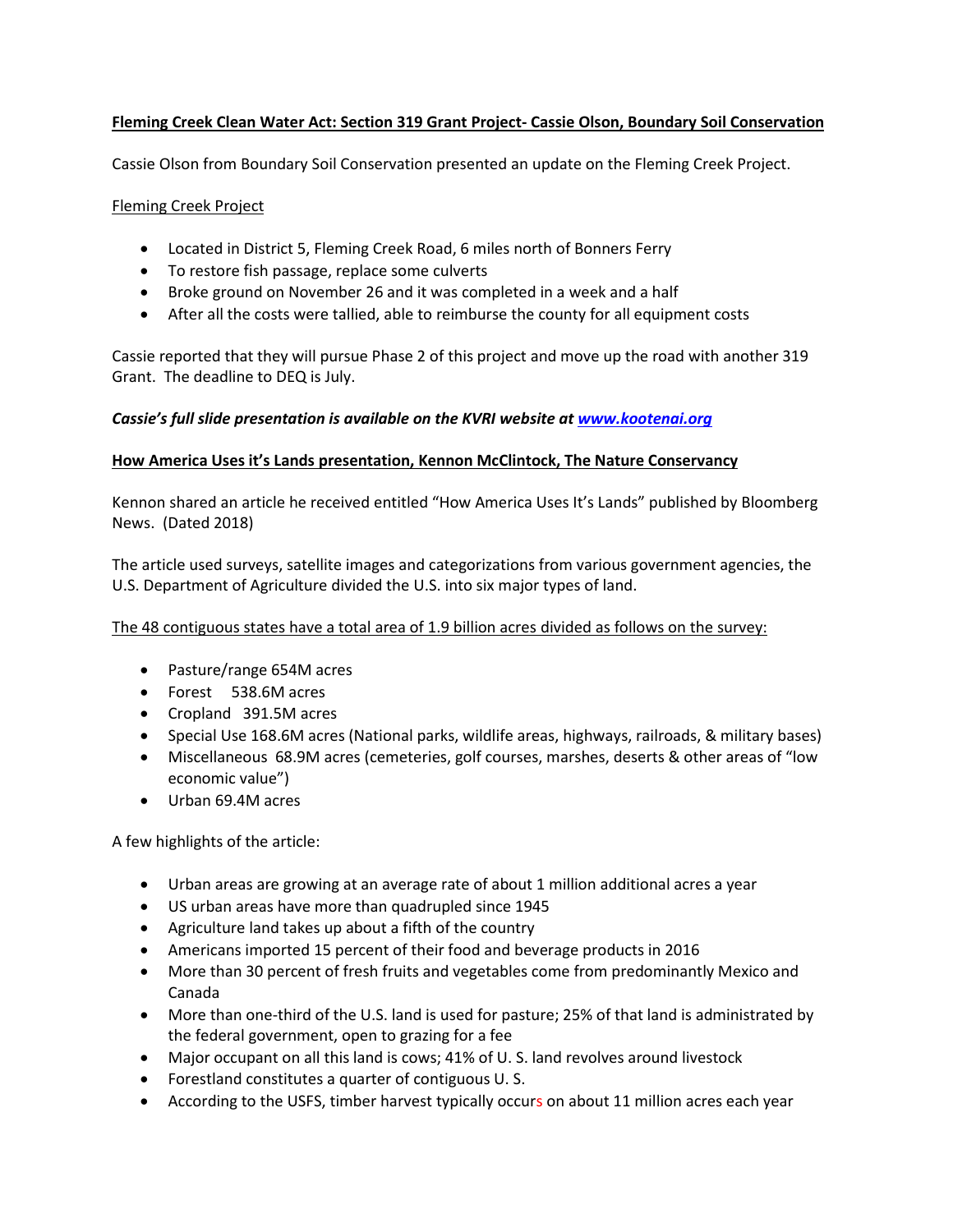Weyerhaeuser Co. is the largest private owners of timberlands in the U.S.

Kennon reported that Idaho is the  $8<sup>th</sup>$  largest lumber producer in the country, Oregon is first and Washington is second. He also shared that Canadian forest product companies own about 60% of the lumber mills in the U.S.

Kennon's presentation can be seen at the following website: <https://www.bloomberg.com/graphics/2018-us-land-use/>

# **Forestry Update-Kevin Knauth**

# Camp Robin

- Objection period closed; working through objections with Regional office
- Decision within the next week

## Bog Creek

- Draft Record of Decision released; Objection period began Feb 16
- Printed copy of EIS is available upon request

#### Grouse BMU

- Purpose & Need is to bring BMU into compliance with grizzly bear standards
- No vegetative work will be done only road storage

## Winter Travel Planning on North Zone-EIS

- Attempted to get detailed input from focus group
- Will develop proposed action internally
- Public meetings will follow for feedback
- Forest Plan encourages motorized recreation across the forest including winterized but not at the detriment to wildlife

## Update on Timber sale offering in Bonners Ferry District

- FY19 25-30mmbf of timber sales
- FY20 25mmbf offerings
- Coming primarily out of Camp Robin and Boulder Project

## Farm Bill/CFLRP update

- Still awaiting interpretation and direction
- Funding for the 2 years we lost is a priority
- There are opportunities for additional funding in project areas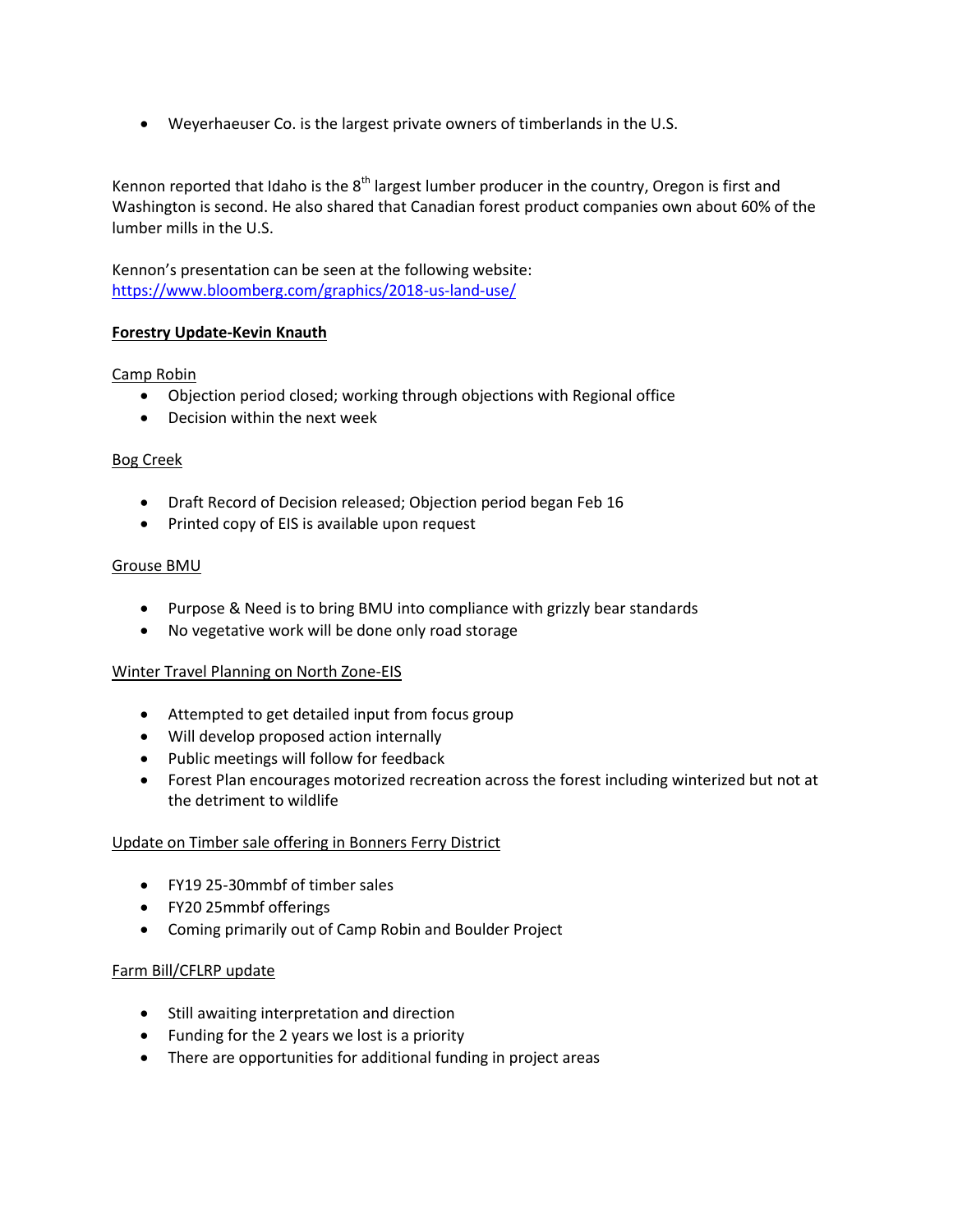Rhonda added that KVRI will be offering a letter of support, in hopes to get the 2 years of additional funding that we missed out on as well as additional funding if it is available.

## **WAC Update-Rhonda Vogl**

Rhonda reported the sale of the animal detection sign that was on the highway and payment has been received from Sloan Security Group. Total received was \$4000. The funds will be managed by The Nature Conservancy and used for maintenance and batteries on the warning signs used on the highway.

# **TMDL Update-Rhonda Vogl**

- TMDL meeting on February 7 with Bob Steed and the committee
- Charlie Holderman, Ecosystem Project manager for the Tribe, gave a presentation of the nutrient program on the Kootenai River
- Bob Steed reported a call for data from EPA but it was determined we would not be giving additional data at the moment
- The 2016 Integrated Report as not yet been approved by EPA
- Spring Monitors will be going back out; Bob will be bringing monitors, cables and a laptop for use by the Citizens monitoring team
- Next meeting will be May 15

# **McArthur Lake Update--- Norm Merz and Evan DeHamer**

Norm began with a brief explanation to address the potential for misunderstanding about pending management actions at McArthur Lake. He stated Wildlife Management Areas (WMA) routinely draw down their wetlands to aerate the soil and allow vegetation treatments. McArthur Lake is in that rotation.

Evan DeHamer continued to explain that at McArthur Lake there is a scheduled draw down this coming spring, summer, and early fall. The biggest reason is to aerate the soil to kick start the nutrient cycling that improves the amount of forage for the wildlife. It is done every 5-7 years and the last draw down was in 2012.

They are still working out what that will look like on the landscape and timing. They are also working with their fisheries department to make sure the fish ladder at the dam continues to operate through the bulk of the trout migration & spawning season. They just opened an angling opportunity on Deep Creek for trout and IDFG doesn't want to interfere with that new opportunity if it can be avoided. By the end of summer the lake will look mostly dry with Deep Creek and Dodge Creek flowing in-channel throughout the summer. The drawdown will be gradual to maximize wildlife benefit and avoid downstream flooding issues. Fishing access will become limited as the lake level drops, but a salvage fishing period may be offered if feasible.

While this drawdown is a stand-alone, standard wetland health treatment unrelated to the conceptual management changes that have been rumored in the recent past, IDFG didn't want to pass a unique opportunity for data gathering. They have temperature data loggers that were placed last spring to see what impact the shallow rapidly warming lake might have on what should be a cold water system. Data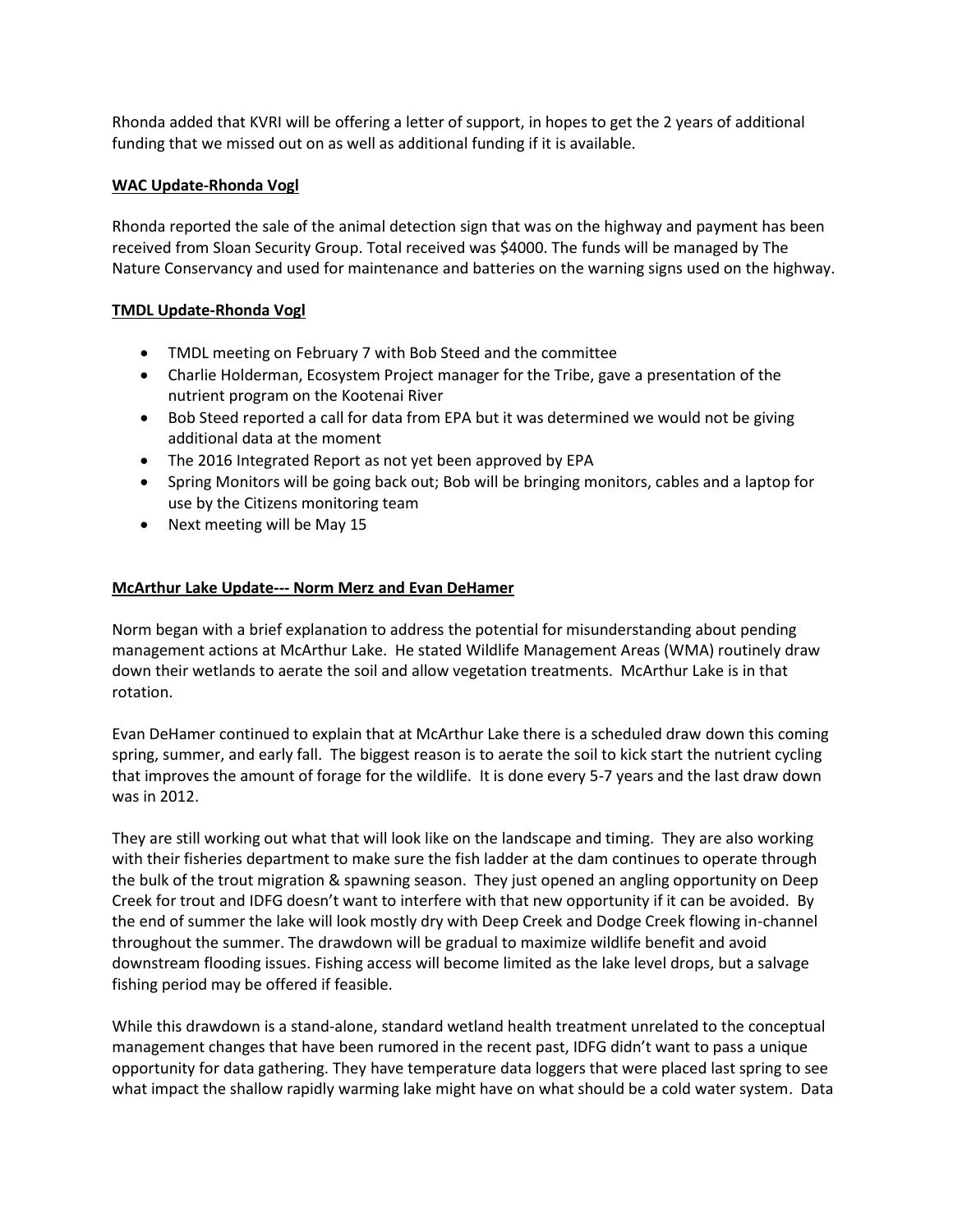will be for a 3 year span and will inform future management decisions on how they approach McArthur Lake, its current and future benefits to wildlife and sportsmen, and its potential impacts on the Deep Creek system.

Evan asked the KVRI committee for help in getting this information out to the community in order to keep the Boundary Co community properly informed of the temporary changes they'll see over the summer, and to direct any questions to him and he would be glad to explain in detail. He also added that the last draw down resulted in bigger fish in the lake for several years following the drawdown.

Norm added that if any major changes to any management on the WMA were to occur there is a public process to go through. Evan added that they would want plenty of public input before a decision to make any permanent changes are made. At this point, no permanent management change is being proposed.

## **Fair Booth Update-Sherrie Cossairt**

- Fair Booth is reserved
- Changes this year include a fee increase and set-up time has changed to Tuesday not Monday as before
- Fair Theme this year--- "It's all the Buzz"

# **Burbot Radio Interview-Rhonda Vogl**

Sue Ireland asked Rhonda to let us know that Shawn Young and TJ Ross will be on a radio interview in the morning on Panhandle radio KFRY at 8:00 a.m. talking about Burbot. If you miss it, we can go to the KFRY website, download and listen to the podcast.

## **Fish and Game Commission Update- Norm Merz**

Burbot update:

- IDFG have talked to about 550 anglers
- Calculated out about 1950 hours of fishing time for Burbot
- Satisfaction is high; success rate is low
- Data still coming in; no harvest rates or numbers, yet

Big Game Season Update:

- Changes recommended to the commission in mid-March
- Unit 1 recommended changes include:
	- o Reducing the number of permits for controlled hunts for elk
	- $\circ$  Changing the rule for the one mile public land season to within 1 mile of agriculture fields; not all private land
	- $\circ$  A reduction in length of the mule deer season; shortening the season by 10 or 11 days off the back end to reduce the vulnerability of mule deer bucks during the rut

# **Senator Crapo's office - Karen Roetter**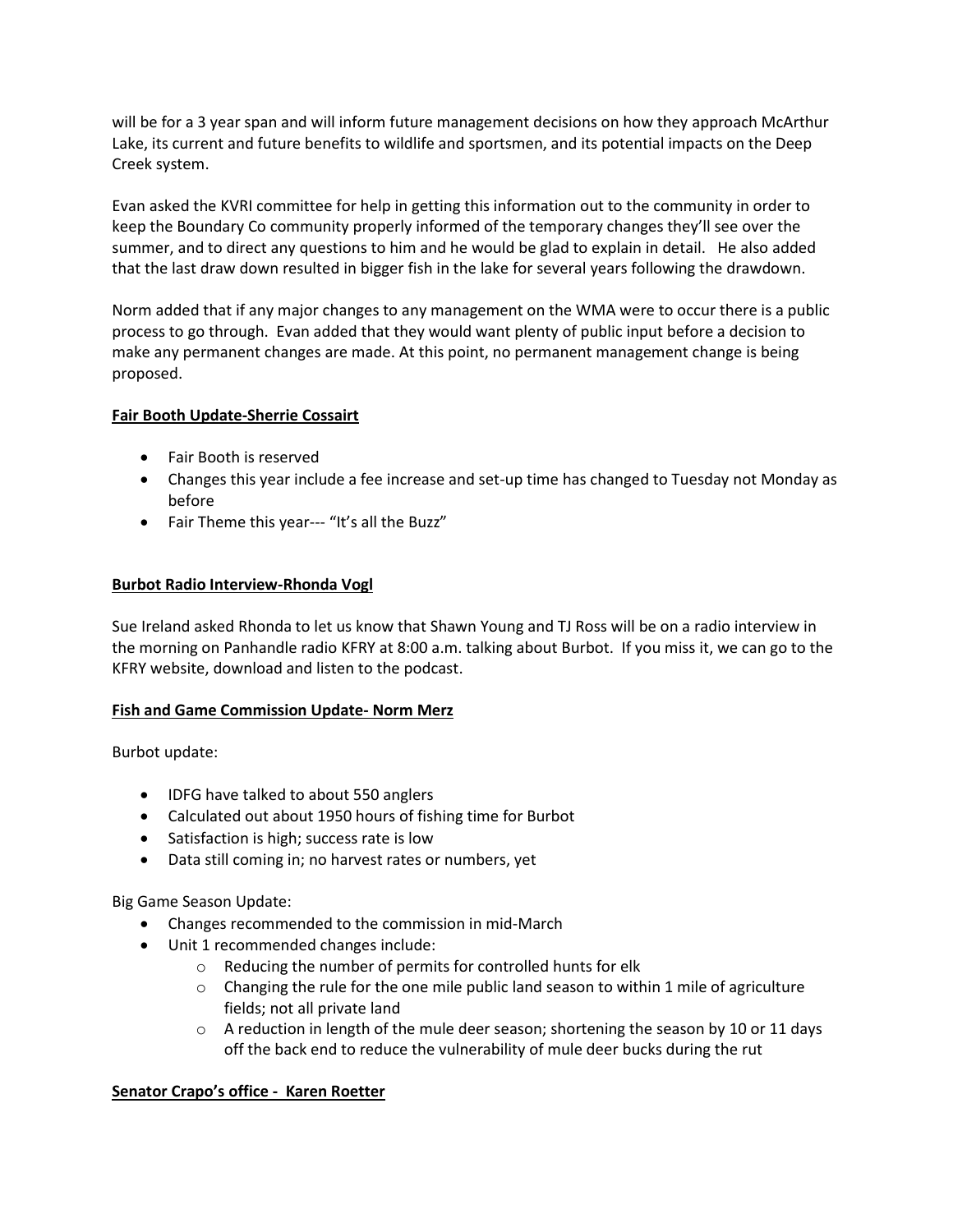Karen reported that the reauthorization of the Land and Conservation Water Fund passed the Senate in S47 and should be up for a vote in the house shortly.

# **Senator Risch's office – Sid Smith**

Sid added that both Senator Risch and Senator Crapo have been working on improved access to public lands for hunting and anglers and to improve permitting and leasing for shooting ranges on Forest Service and BLM lands. They were pleased to see that bill go through the Senate. They will keep us posted.

# **Representative Fulcher's office-Tim Kastning**

- Congressman Fulcher supported the bill that funds government through the end of FY 2019
- In that bill 1.375 billion dollars that extended about 55 miles of border wall
- Also in the bill, it fully funded the PILT (payment in lieu of taxe) for the State of Idaho -about 30 million dollars
- He doesn't expect Idaho to follow the lawsuit against Pres. Trump on the state of emergency for more border wall funding
- Border security concerns are the increasing number of Middle Eastern immigrant apprehensions
- Supports the increase of a third Federal Judge in Idaho
- Selected to serve on the Natural Resource Committee and Education and Labor committee
- Grazing fees have been reduced from \$1.41 per animal unit to \$1.35 per month

# **Idaho Department of Lands Update- Jonathan Luhnow**

- Timber sale auction on Monday for property near Smith Lake road
- FPA (Forest Practices Act) rate increase was passed in the Idaho legislature from 10 cents to 12 cents an acre.

# **National Resources Conservation Service (NRCS) Update -Greg Becker**

- Received 80 new applications in FY2019 from private landowners between Bonner and Boundary County
- Over 70% this year are forestry related
- Staffing is short between the two counties, lost 2 to promotions and have hired one
- Cassie reported tree sales are going good and they are working on starting their own tree program

# **National Wildlife Refuge-Alice Hanley**

- Construction work starting this summer to replace the Myrtle Creek Pump in July. Construction is expected to last through September.
- Auto Tour route will be closed for that due to safety reasons
- Manager position is still vacant with no timeline for replacement. Alice Hanley is the contact until further notice and can be reached at 509-559-3020.